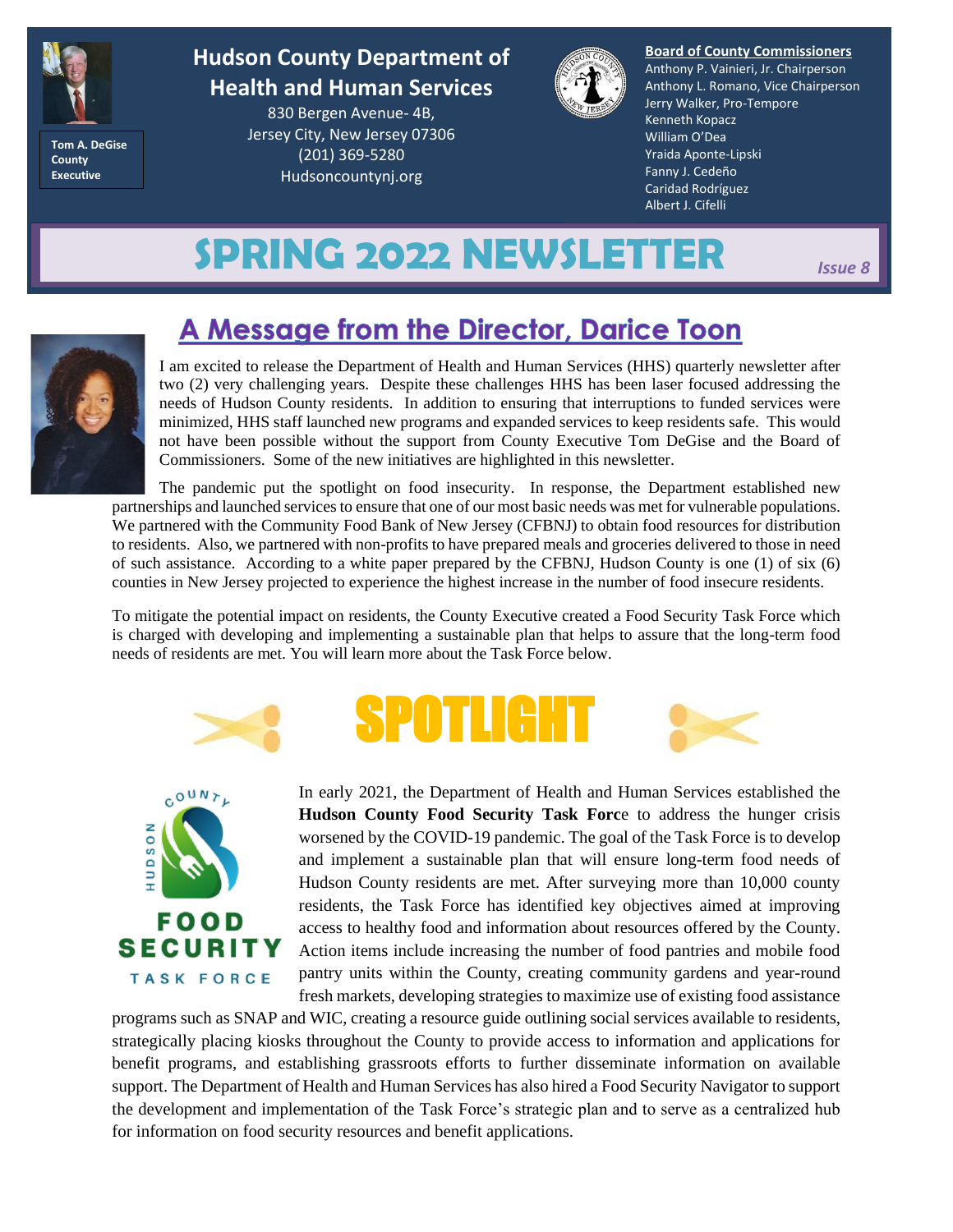## DEPARTMENT OF HEALTH AND HUMAN SERVICES

#### **Division of Aging**



The Division of Aging Services has funded a new educational program through Act Now Foundation. The Alzheimer's Prevention Education Project is a group awareness and educational program that addresses three (3) categories of individuals closest to the Alzheimer's epidemic including seniors, caregivers, and individuals who have been diagnosed with dementia. Act Now's program will provide educational support services to patients and families

affected by Alzheimer's disease and related dementias for effective long-term management of this chronic progressive disease.

Additionally, the Division of Aging Services has been awarded a new grant from the NJ Division of Aging Services to expand the abilities of Adult Protective Services (APS). Specifically, funding will be utilized to investigate allegations of abuse, neglect and exploitation of seniors. APS will work to enhance the response from the local network and improve coordination across local agencies interacting with APS clients who have experienced maltreatment.



#### Office of Veterans Affairs

The Office of Veterans Affairs partnered with the Veterans Administration, Catholic Charities and Jersey City Veterans Affairs to work on the development of a strategic plan to combat veteran suicide. Additional stakeholders that participated in the working group included veteran post commanders, veteran service providers, college officials and mental health providers and experts. A four-step plan of action was devised at the meeting. Step one includes facilitation of three suicide prevention trainings at posts in Jersey City, Kearny, and North Bergen. Step two involves working with the Police to develop a resource cheat sheet, so officers have information at their fingertips when they encounter veterans in need. Step three involves working with St. Peter's University to develop a flyer that will be distributed in welcome packages that outlines resources for help for veterans during a crisis. These flyers will be shared with NJCU and HCCC. Step four involves distributing gun locks to the two-gun shops in Hudson County as well as the municipalities. These locks will be given free of charge to any veteran who requests it. The Office will advertise gun safety through flyers and emphasize child safety to destigmatize the issue at hand.

#### Office of Specialized Health Services

The Office of Specialized Health Services adopted the 2019 United States Health and Human Services Health Resources and Services Administration operational plan called Ending the HIV Epidemic (EHE): A Plan for America. The Plan is focused on ending the HIV epidemic by 2030. To support this endeavor, the County implemented the following programs: Rapid Start Antiretroviral Therapy (ART) protocol to link persons living with HIV (PLWH) in Hudson County rapidly and efficiently; Peer Housing Navigator program designed to foster stable housing through rental and utility assistance for persons living with HIV who are newly diagnosed or diagnosed but not engaged in care; multi-prong Marketing Campaign to promote HIV testing and awareness. Also, the County created an Ending the HIV Epidemic Task Force designed to promote collaboration with key stakeholders and community partners to assist in implementing activities that enhance the current HIV services available in Hudson County, improve HIV-related health outcomes and prevent new HIV transmissions. The goal of the Task Force is to identify opportunities in Hudson County that will increase the number of people who are aware of their HIV status and to engage people with HIV who are newly diagnosed, HIV diagnosed and out of care, HIV diagnosed but never in HIV care and those who are not virally suppressed. Our membership consists of organizations including but not limited to Federally Qualified Health Centers (FQHCs), local Colleges and Universities, Faithbased organizations and Ryan White funded medical and social services providers. We encourage you to join in the mission to end HIV transmission in Hudson County by 90% by the year 2030. You are invited to participate in the Hudson County's Ending the HIV Epidemic Task Force. Visit our website at https://endhiv.hcnj.us/ to learn more.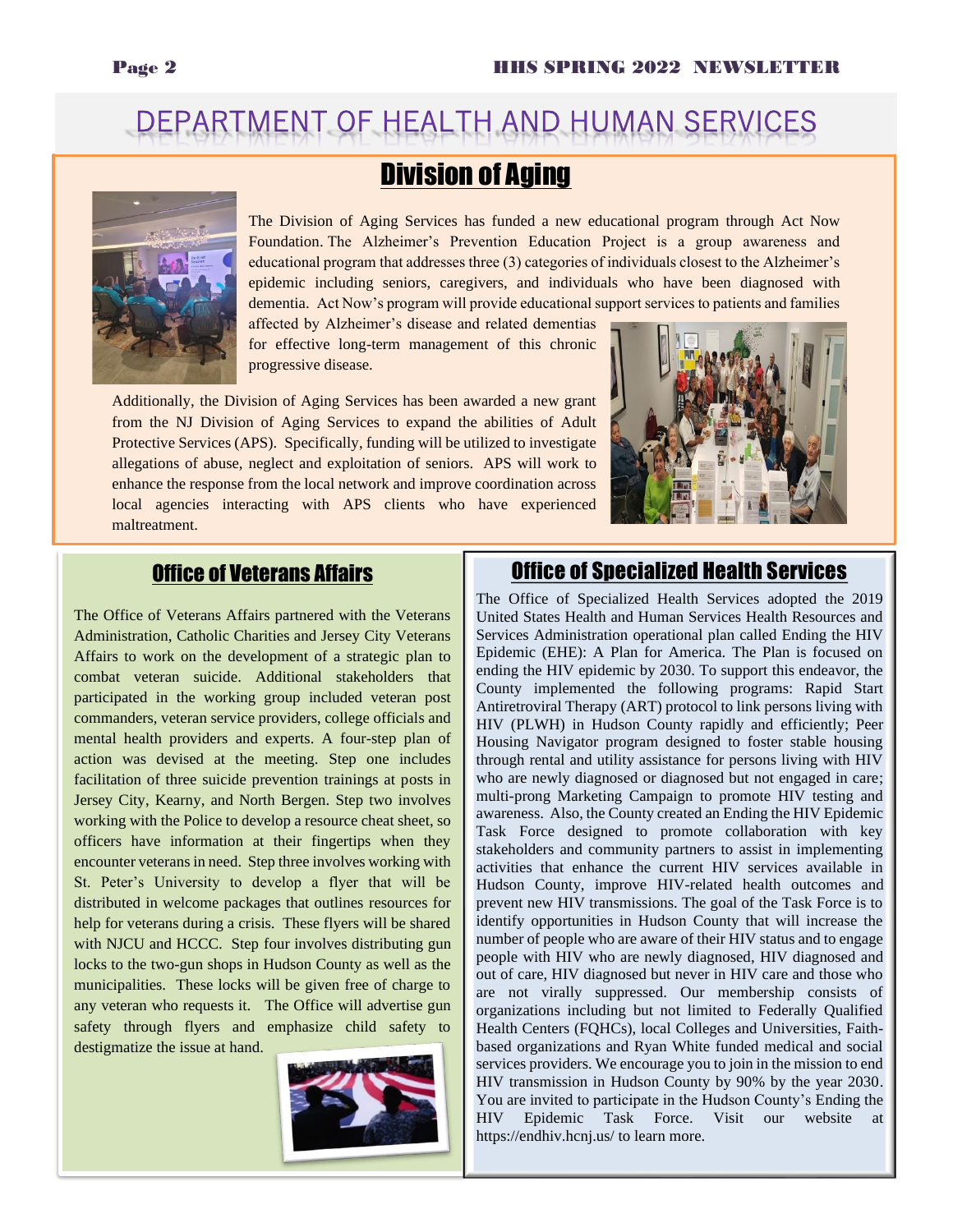#### Office of Inclusion and Accessibility (OIA)

#### **inclusion**

The County of Hudson is one (1) of eighteen (18) organizations that was awarded an Inclusive Healthy Communities (IHC) grant from the New Jersey Department of Human Services, Division of Disability Services. The IHC grant program was created to help communities across the state develop and/or implement inclusive initiatives that support the health and well-being of individuals with disabilities where they live, work, learn and play. Administered through the Office of Inclusion and Accessibility, this funding was used to prepare a strategic comprehensive plan that will address disparities and needs of individuals with disabilities in collaboration with multiple County agencies and various disability-related service providers. Seventeen (17) in-person and virtual focus groups were conducted countywide as well as an online survey to receive feedback from individuals with disabilities and their families, caregivers and disability leaders and advocates. The final plan identified needs that the County will prioritize and use to implement future projects and programming.

The Office of Inclusion and Accessibility is the recipient of the United States Department of Justice's (DOJ) Reducing Injury and Death of Missing Individuals with Dementia and Developmental Disabilities grant funds. The purpose of this grant is to support local jurisdictions' efforts to reduce the number of deaths and injuries of individuals with forms of dementia, such as Alzheimer's Disease, or developmental disabilities, such as autism, who due to their condition wander from safe environments. This funding will support the purchase of tracking technology designed to locate and recover individuals in the event they wander from safe environments. This initiative will support the development of holistic approaches designed to prevent and respond effectively to the wandering of individuals through trainings provided to local law enforcement personnel and first responders, families and caregivers of individuals who are prone to wander. This initiative will expand upon the current Roam and Detect (RAD) program, administered by the office, which was created to save the lives and reduce the potential injury of adults with Alzheimer's or dementia and children with autism or other related conditions or disorders.

### Division of Mental Health and Addiction Services

The Division of Mental Health and Addiction Services created several new programs and initiatives during the last two years. They include the Diversion Pilot Program which is a partnership between the Comprehensive Opioid, Stimulant, and Substance Abuse Program (COSSAP) staff and the Hoboken, Union City and North Bergen Police Departments. The program helps residents who are struggling with substance abuse and/or mental health challenges connect to resources and treatment as needed. The second initiative, the Overdose Fatality Review Team (OFRT) began in January of 2021 and conducts social autopsies on Hudson County residents who have died by overdose by bringing together system partners and stakeholders with the joint purpose of identifying best practices and improving outcomes for those struggling with substance use challenges. The Division has also distributed 1,048 Narcan kits to various community entities and community partners since May of 2021 to attempt to help decrease drug overdose deaths. Lastly, the Division has funded several new programs which include case management and harm reduction services, programs to promote mental health wellness for individuals, families and couples and providing brief screening and support to pre-determined residences/shelter locations within Hudson County to address behavioral health needs.

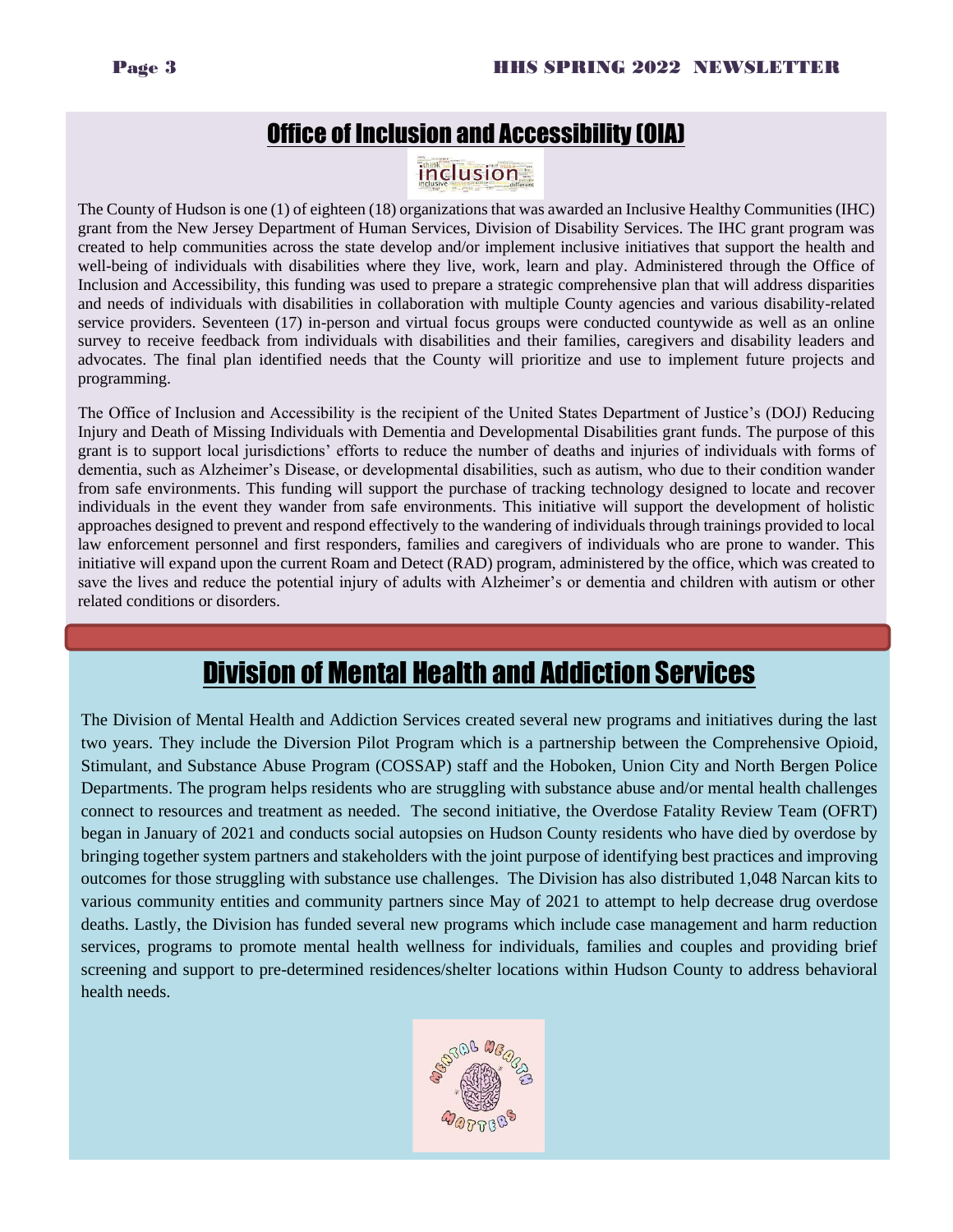#### Page 4 **HHS SPRING 2022 NEWSLETTER DIVISION OF CHILDREN AND YOUTH SERVICES**

### STOP School Violence Mental Health Training Program

In 2021, the Hudson County STOP School Violence Mental Health Training Program conducted 46 school violence prevention workshops and/or assessments with 1,258 individuals through trainings on social and emotional learning, youth violence, conflict resolution and communication, peer/youth mediation and leadership, self-care and resilience. The STOP program will continue through September 30, 2022, with a focus on assisting schools to improve school climate and culture.

#### American Recue Plan

Beginning in the summer of 2021, the Division has utilized funding from the American Rescue Plan Act of 2021 to mitigate some of the public health impacts of the COVID-19 Pandemic. Funded programs focus on assisting domestic violence survivors, mental health services for families and mental health wellness and resiliency services for young people. To date, the Division has contracted with 11 agencies for 12 programs that have served over 1,200 youth and families since August 16, 2021.

#### Juvenile Detention

During late 2021, the Division assumed oversight of three Juvenile Detention Center contracts with Bergen, Essex and Morris Counties. The Division also created a new position and hired a Community Detention Liaison. The Liaison meets with detained youth weekly to ensure efficient communication with, and the wellbeing of, Hudson County's young people in detention.

#### Credible Messenger Program

In 2021 the County piloted the nationally recognized Credible Messenger Program by contracting with Guazabara Insights, LLC to address the needs of hardto reach justice involved youth in Hudson County. The initiative links these youth with individuals from similar backgrounds, especially men and women who were themselves justice-involved and engages youth and their families in structured and intentional relationships that help them change their attitudes, beliefs and actions.



# (TENSION 4-H PROGRAM



Hudson County 4-H is delighted to serve youth and families as a new partnership between Rutgers Cooperative Extension and the Hudson County Department of Health and Human Services, Division of Children and Youth Services. We provide educational outreach programming for youth in grades K-13 (one year out of high school) through short and long-term 4-H clubs, special interest programs, camps and much more. Regardless of the subject matter—whether it be science, healthy living or citizenship, or urban agriculture, **4-H uses a learn-bydoing approach** to help youth learn responsibility, and become competent, caring citizens of the world. Since relaunching in 2021, Hudson County 4-H has provided environmental, urban agriculture, leadership, and STEMbased programs for youth throughout Hudson County. One of the Hudson County 4-H signature programs is Youth Urban Farm Club, a summer program serving youth in Hudson County ages 12-18 at community garden and small urban farm sites led by adult volunteers from the community. Youth developed new skills in horticulture, urban agriculture, herbalism and animal husbandry, and served their community by supporting the maintenance of these sites. We look forward to offering this program and so many more in 2022! For more information, please contact Claudia Urdanivia at cru1@njaes.rutgers.edu.